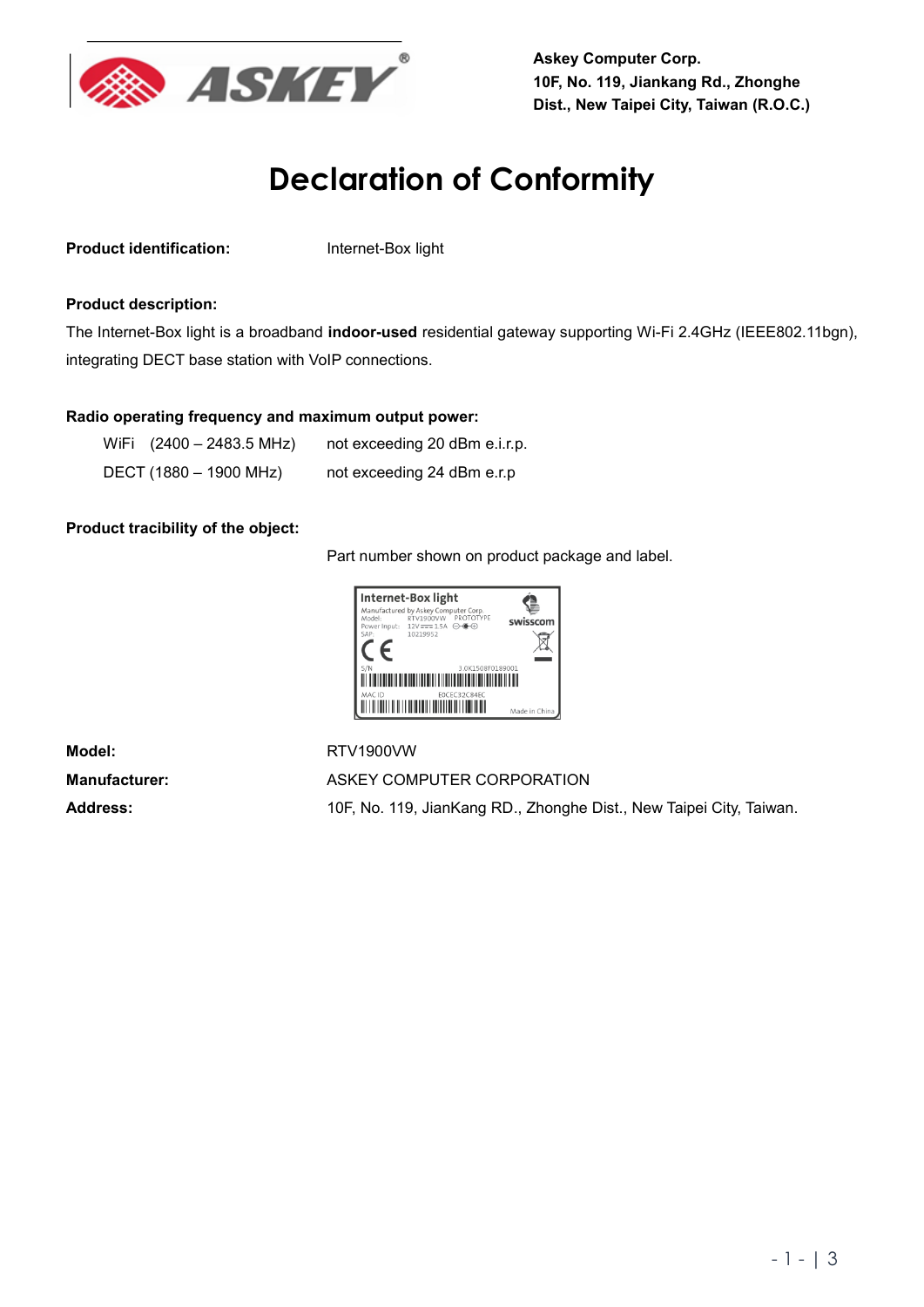

The product herewith complies with the following Directives,

| Directive 2014/53/EU         | Radio Equipment Directive                                               |
|------------------------------|-------------------------------------------------------------------------|
|                              | Safety and health aspects:                                              |
|                              | EN 50385: 2017                                                          |
|                              | EN60950-1: 2006 + A11: 2009 + A1: 2010 + A12: 2011+ A2: 2013            |
|                              | <b>EMC aspects:</b>                                                     |
|                              | EN 301 489 -1 V2.1.1                                                    |
|                              | EN 301 489 -6 V2.1.1                                                    |
|                              | EN 301 489 - 17 V3.1.1                                                  |
|                              | EN 55032: 2012/AC:2013, EN 55032: 2015/AC:2016                          |
|                              | EN 55024: 2010                                                          |
|                              | <b>RF</b> aspects:                                                      |
|                              | EN 300 328<br>V2.1.1                                                    |
|                              | EN 301 406<br>V2.2.2                                                    |
|                              | Conformity Assessment: Module A Annex II (RED)                          |
| <b>Directive 2009/125/EC</b> | <b>Energy related Products (ErP)</b>                                    |
|                              | (EC) 1275/2008 and (EU) No 801/2013 - Eco-design requirements for       |
|                              | standby and off mode, and networked standby, electric power consumption |
|                              | of electrical and electronic household and office equipments            |
| Directive 2011/65/EU         | Restriction of the use of certain hazardous substances (RoHS)           |
|                              | EN 50581: 2012                                                          |
| Directive 2012/19/EU         | Waste electrical and electronic equipment (WEEE)                        |
|                              |                                                                         |
|                              |                                                                         |

**Regulation (EC) No 1907/2006 Chemical substance (REACH)**